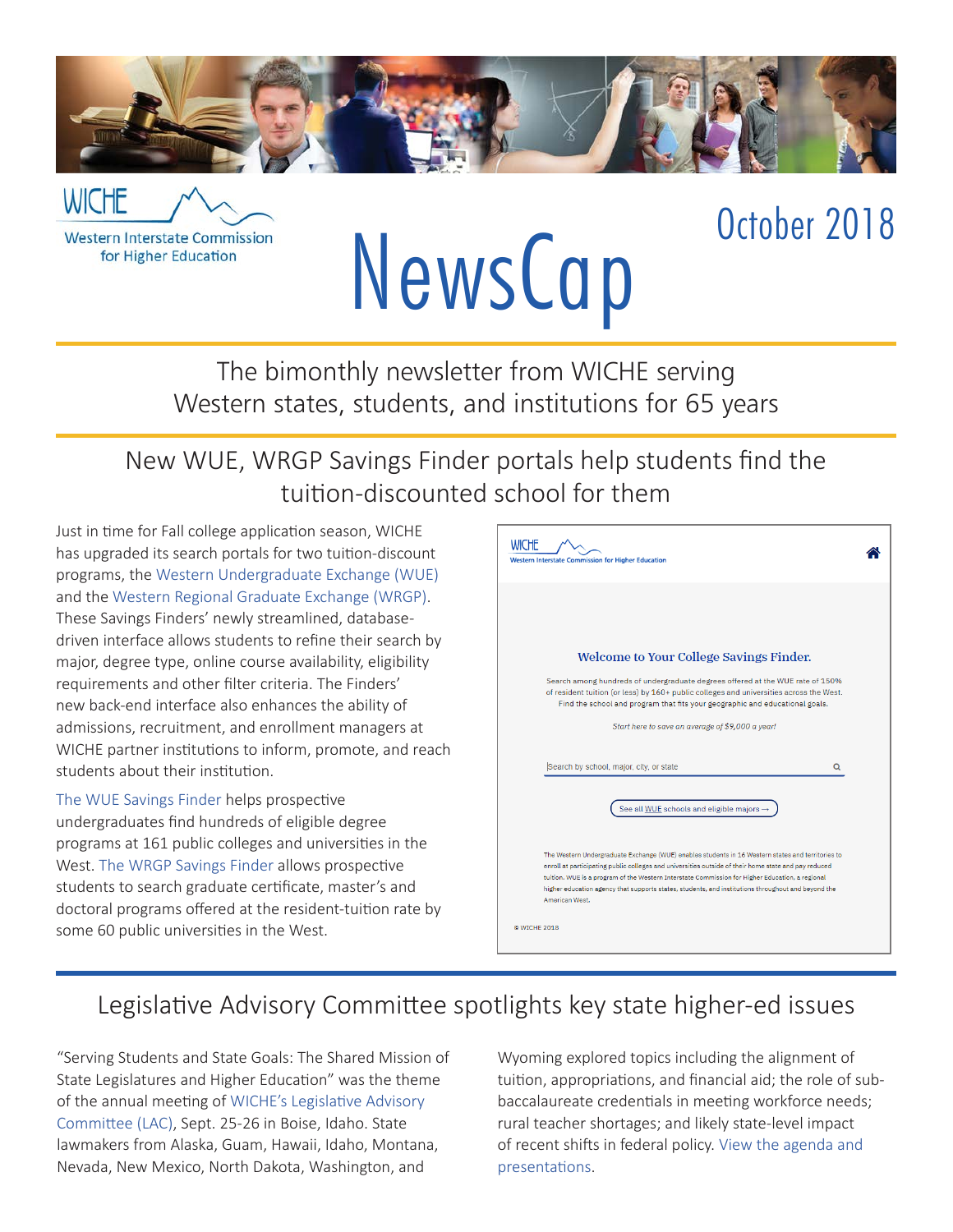#### WICHE Behavioral Health Program: Same mission, new name

The executive committee of the WICHE Commission has approved renaming [WICHE's Mental Health](https://wiche.edu/mentalhealth)  [Program](https://wiche.edu/mentalhealth) to the Behavioral Health Program to better reflect its programmatic scope and the field's evolving nomenclature. Though WICHE's website continues to reflect the original Mental Health name, the new name is being phased in this Fall in program correspondence and literature, and will be ultimately reflected on WICHE's overhauled website to launch later this year.

Behavioral health encompasses focus on mental health and substance use/addiction as well as, increasingly, its interface and integration with primary health care. The name change will augment the WICHE Behavioral Health Program's work in technical assistance, education, consulting, program evaluation, training, and research services for diverse government and institutional stakeholders, as it expands the capacity and capabilities of behavioral health care throughout the West.

#### Innovations by WOW winners transform college experience

A highlight of WCET's [30th Annual](https://www.eiseverywhere.com/ehome/318482)  [Meeting](https://www.eiseverywhere.com/ehome/318482) Oct. 23-25 in Portland, Ore. will be the honoring of this year's [WCET Outstanding](https://wcet.wiche.edu/initiatives/wcet-awards/wow/media-release-2018)  [Work \(WOW\) Award](https://wcet.wiche.edu/initiatives/wcet-awards/wow/media-release-2018) recipients, recognizing institutions that develop exceptionally creative,



technology-based solutions to contemporary challenges in higher education. This year's WOW Award winners are:

- [Colorado State University](https://www.colostate.edu/) and [Grit Digital Health,](https://gritdigitalhealth.com/) for a web portal, [YOU@CSU](https://health.colostate.edu/youcsu/), that promotes self-awareness, mental health literacy, coping strategies, and access to physical and behavioral health resources on campus
- [Embry-Riddle Aeronautical University Worldwide](https://worldwide.erau.edu/), for a new infrastructure of student support—from virtual labs to personalized degree maps to career advising aimed at increasing retention and persistence among distance learners.
- [University of Montana](http://www.umt.edu/), for a statewide program that aims to reduce college remediation rates by offering low-cost, personalized math instruction online for middle- and high school students, adult learners, and teachers.
- [Open SUNY,](https://open.suny.edu/) for a quality review process that helps instructional designers and faculty throughout the [State University of New York](https://www.suny.edu/) system improve online course offerings.
- [Colorado Technical University](https://www.coloradotech.edu/), for a mobile app that allows faculty to stay connected with their students, monitor coursework, and make the most of their time while on the go.

#### WICHE, UND win \$3.8 million federal award to co-lead Mental Health Tech Transfer Center

•

An \$3.8 million, five-year grant in August by the [Substance](https://www.samhsa.gov/) [Abuse and Mental Health Service Administration](https://www.samhsa.gov/)  [\(SAMHSA\) w](https://www.samhsa.gov/)ill help Mountain Plains front-line providers be better prepared to help individuals affected by serious mental illness.

[WICHE's Behavioral Health Program](https://wiche.edu/mentalHealth), along with the [University of North Dakota College of Nursing and](http://www.nursing.und.edu/)  [Professional Disciplines,](http://www.nursing.und.edu/) will co-administer the new [Mountain Plains Mental Health Technology Transfer](http://Mountain Plains Mental Health Technology Transfer Center)  [Center](http://Mountain Plains Mental Health Technology Transfer Center), which will focus on expanding access to training and technical assistance for the public behavioral health workforce, encompassing pre-professional, postgraduate, and continuing preparation. The Mountain Plains region comprises Colorado, Montana, North Dakota, South Dakota, Wyoming, and Utah.

#### New MHEC partnership can help insure WICHE-region institutions against cyber crime, data breaches

Public (and private nonprofit) higher education institutions and systems in the WICHE region can now obtain cyber insurance coverage through a collaboration with the [Midwestern Higher Education Compact \(MHEC\)](https://www.mhec.org/). The [MHEC Cyber Insurance Program](https://www.mhec.org/programs/cyber-insurance), in conjunction with [Marsh USA Inc.](https://www.marsh.com/), offers institutions access to services including analysis of threat environment, the significance of vulnerabilities in security controls, and potential financial exposure. It can also help institutions benchmark how much cyber coverage similar institutions and systems are buying.

MHEC aims to build a critical mass of program participants to develop a shared risk pool with costs lower than those available to individual institutions. Interested parties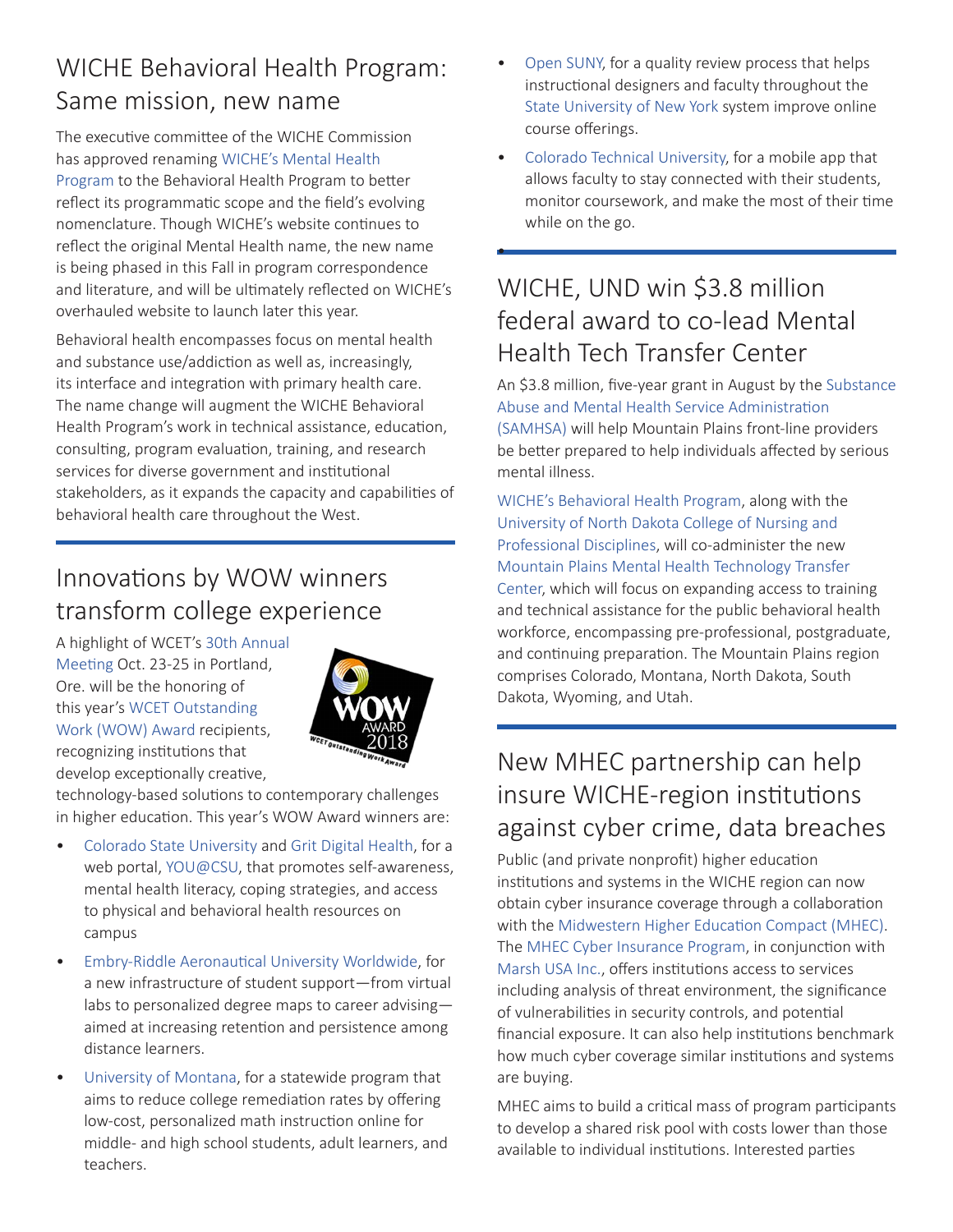may contact [Frank Cella,](mailto:mailto:frank.d.cella@marsh.com) managing director at Marsh, at 312-627-6082. WICHE also collaborates with MHEC to offer property insurance coverage [\(Master](https://www.mhec.org/programs/master-property-program)  [Property Program](https://www.mhec.org/programs/master-property-program)), discounted technology purchases [\(MHECtech\)](https://www.mhec.org/contracts/technology), and student health

insurance [\(MHECare\)](https://www.mhec.org/contracts/health-insurance). Contact [Jere Mock,](mailto:jmock@wiche.edu)



WICHE's vice president of programs and services, at 303- 541-0222 to learn more.

#### Interstate Passport convenes campus academic advisors for train-the-trainer workshop



Academic advisors serving students at [Interstate Passport](http://interstatepassport.wiche.edu/) Network member and prospective member institutions gathered for a [two-day September workshop](https://interstatepassport.wiche.edu/node/174) in Boulder to learn more about this friction-free way to transfer lower-division general education credits across state lines, and how to train other advisors on their campuses. More than 23,600 students at 14 Network institutions have become eligible for Passports over two years. The newest member of the Passport Network is [College of the](http://www.siskiyous.edu/)  [Siskiyous](http://www.siskiyous.edu/) in northern California.

#### Ariz. effort to close attainment gaps begins with stakeholder outreach

A series of roundtable discussions were held across Arizona in September to kick off the state's participation on the [WICHE Task Force on Closing Postsecondary](https://wiche.edu/media-release/arizona-utah-wyoming-on-WICHE-postsecondary-attainment-gaps-task-force)  [Attainment Gaps.](https://wiche.edu/media-release/arizona-utah-wyoming-on-WICHE-postsecondary-attainment-gaps-task-force) Sessions in Yuma, Tucson, and Phoenix were designed to gain a better understanding of the

state's equity gaps from the perspective of rural, Latino, and Native American communities.

As part of an intensive, two-year process supported by [Lumina Foundation,](https://www.luminafoundation.org/) WICHE is working with a broad array of stakeholders in Arizona, Utah and Wyoming to develop state-specific action plans to close attainment gaps and ultimately to craft regional recommendations for increasing higher education success among underserved students throughout the West.

### On the road: Selected recent and upcoming WICHE-led presentations

- [Interstate Passport](https://interstatepassport.wiche.edu/) staff at the [National Association of](http://www.navpa.org/)  [Veterans' Program Administrators](http://www.navpa.org/) annual conference, Oct. 15-18 in Orlando and the [Southern Association](http://www.sacscoc.org/)  [of Colleges and Schools Commission on Colleges](http://www.sacscoc.org/), Dec. 8-11 in New Orleans
- Policy Analysis and Research staff on the K*[nocking at](https://knocking.wiche.edu/)  [the College Door](https://knocking.wiche.edu/)* report at the annual convening of private K-12 schools by the [Enrollment Management](https://ac.enrollment.org/)  [Association,](https://ac.enrollment.org/) Sept. 14 in San Diego; and on [closing](https://wiche.edu/media-release/lumina-foundation-grant-close-postsecondary-attainment-gaps)  [postsecondary achievement gaps,](https://wiche.edu/media-release/lumina-foundation-grant-close-postsecondary-attainment-gaps) at the [Flinn-Brown](https://azcivicleadership.org/flinn-brown-civic-leadership-academy/) 2018 convention, Sept. 22 in Phoenix
- Pat Shea, director of academic leadership initiatives, and Sue Schmidt, former project coordinator of the WICHE-led North American Network of Science Labs Online (NANSLO), in a Sept. 12 webinar, [Promising Practices and Design Principles in Delivery](https://www.youtube.com/watch?v=n7AZawleANY)  [for Distance CTE](https://www.youtube.com/watch?v=n7AZawleANY), sponsored by the APEC Digital Workforce Development Project

#### You heard it from WICHE

"Information comes so fast, and having a center that can sort through information and get that information out to

service providers to advance their use of what we know is the best science—that makes the whole system better."

•

*— Thomasine Heitkamp, professor of graduate nursing at the University of North Dakota and co-director, with* 

*WICHE's Dennis Mohatt, of the new Mountain Plains Mental Health Technology Transfer Center*